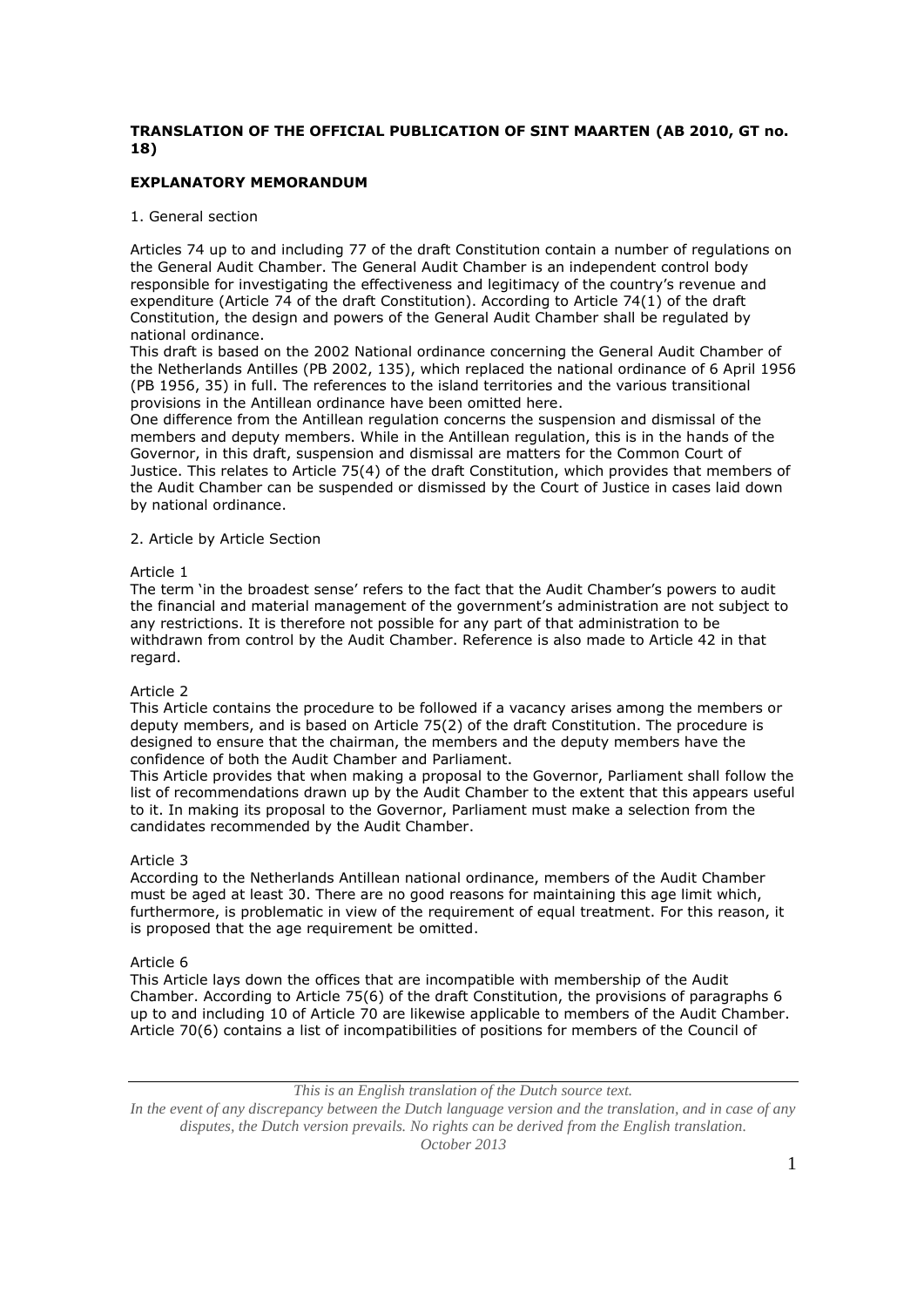Advice. According to Article 70(8) of the draft Constitution, it may be laid down by national ordinance that other offices may not be held at the same time as the membership. Article 6(1) of this draft national ordinance provides that the office of member of the Audit Chamber is incompatible with every other public office associated with fixed remuneration, an allowance or an attendance fee charged to the country or to an institution formed pursuant to a statutory regulation. This regulation goes significantly further than the regulation on incompatibilities with membership of the Council of Advice in the draft national ordinance concerning the Council of Advice. This is related to the fact that the independence of the members of the Audit Chamber is provided with more assurances in the Constitution than the Council of Advice. The exclusion of all paid secondary positions, as proposed in paragraph 1, is appropriate for this.

Article 6(2) contains a general instruction and is included in various pieces of legislation in the Kingdom, such as the draft national ordinance concerning the promotion of integrity of ministers and the Council of State Act.

## Article 7

This provision contains the oath, and is adopted from Article 77 of the draft Constitution.

## Article 8

The task of the members of the General Audit Chamber is that of a supervisory authority that must express an objective opinion on the basis of the documents presented to them. Their work does not, therefore, require a full-time occupation. In connection with this, the members receive no salary but it is reasonable to award them an annual remuneration, particularly since their position is not compatible with the positions referred to in Article  $6(1)$ . The remuneration of the deputy members is lower than that of the members, but they receive an attendance fee for the meetings that they attend. If they deputise for a member for more than a month, paragraph 3 applies.

## Article 9

According to Article 75(4) of the draft Constitution, the members of the General Audit Chamber may be suspended or dismissed by the Common Court of Justice. Article 16(3) of the (draft) Kingdom Act concerning the Common Court of Justice provides for the possibility for the Court of Justice or the members to perform the tasks assigned to them by national ordinance. If one of the cases referred to in paragraph 1 arises, dismissal is imperative. The grounds have been derived from the Antillean 2002 national ordinance concerning the General Audit Chamber and are consistent with those for members of the Council of Advice in the draft national ordinance concerning the Council of Advice.

In contrast to the cases referred to in paragraph 1, the cases referred to in paragraph 2 provide scope to form a subjective opinion. Paragraph 2 is adopted from the Antillean 2002 national ordinance concerning the General Audit Chamber. Sub-paragraph b could refer to misconduct or evidence of continual lack of care in the fulfilment of the office.

## Article 10

This provision provides grounds for suspension and is drawn from the draft national ordinance concerning the Council of Advice and the draft Kingdom Act concerning the Common Court of Justice.

## Article 11

This procedural regulation is drawn from the draft national ordinance concerning the Council of Advice and the draft Kingdom Act concerning the Common Court of Justice.

#### Article 16

The term 'absent' concerns the situation in which a vacancy exists. Paragraph 1 also regulates the replacement of the chairman by a member if the chairman is 'unable to act', which must

*This is an English translation of the Dutch source text.*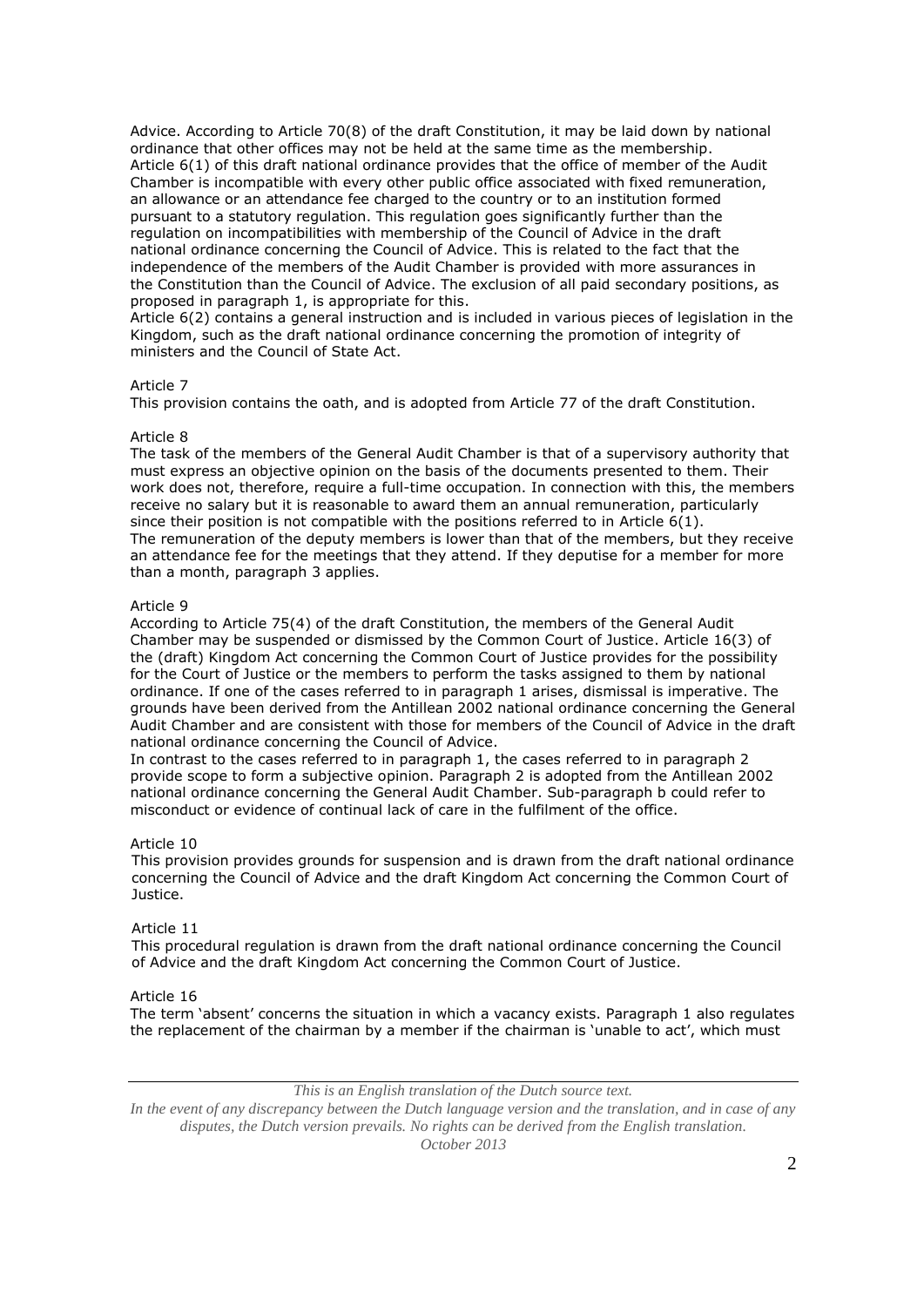be taken as referring to a sudden inability to attend in connection with unforeseen circumstances.

## Article 17

The proposed text of Article 17 (which is consistent with Article 47, Chapter IV 'The Court of Audit' of the Dutch Accountability Act) provides for the possibility that decisions can be taken at a meeting at which two members are in attendance. If the votes are tied, the chairman has the casting vote. The chairman is replaced by one of the members not only if he is absent or unable to act, but also if he is unable to attend. The presence of the secretary is not required for issuing lawful orders.

## Article 18

This Article prohibits members, deputy members and the secretary from attending meetings of the General Audit Chamber if matters are raised that directly concern them or persons with whom they have close kinship or other ties.

## Article 20

This Article establishes that no-one who possesses funds or goods belonging to the country, in any way or under any circumstances, can avoid the obligation to account for the management of public assets performed. The person accountable retains responsibility in full if the funds or goods were entrusted by him partially to personnel employed under his responsibility. In connection with this, the persons referred to in Article 25 must regularly assure themselves that the funds or goods that have been entrusted by them to other persons are also present and are properly managed.

## Article 21

The obligation contained in this Article is a result of the accountability regulated in Article 20.

#### Article 22

The statements referred to in this Article form the basis for the audit work. The provision of this information should be a standard matter and should therefore be embedded in the normal financial recording processes. Developments in the field of IT have opened up new possibilities to provide for the standard provision of information without the need for the relevant departments to reserve capacity or resources especially for this. If the technical possibilities prove to be insufficient, it is obvious that agreements will first be made with the holders of authority, so that these agreements can then be embedded in the normal working processes of the relevant departments.

The second paragraph is formulated as broadly as possible, so that the General Audit Chamber can have access to all statements that it considers necessary for its assessment of the management performed.

## Article 23

This Article describes the objectives of the investigations conducted by the General Audit Chamber. These objectives are described as broadly as possible, so that the General Audit Chamber will be able to provide a well-founded view on the basis of the audits it performs. The principle here is financial self-management by each ministry.

In the meantime, the General Audit Chamber cannot be expected to base its final view solely on its own audit of the entire financial and material management. After all, in view of its responsibilities to the representative bodies, the implementing authority has its own control institutions, the primary one of which is the Bureau of Government Auditors Foundation (SOAB). The Audit Chamber can make use of the outcomes of the aforementioned internal audits.

The Audit Chamber does always retain the right to examine the smallest details of the management itself if it considers this necessary, and it may ensure that the executive devotes the necessary attention to the comments of its audit services. The Audit Chamber may

*This is an English translation of the Dutch source text.*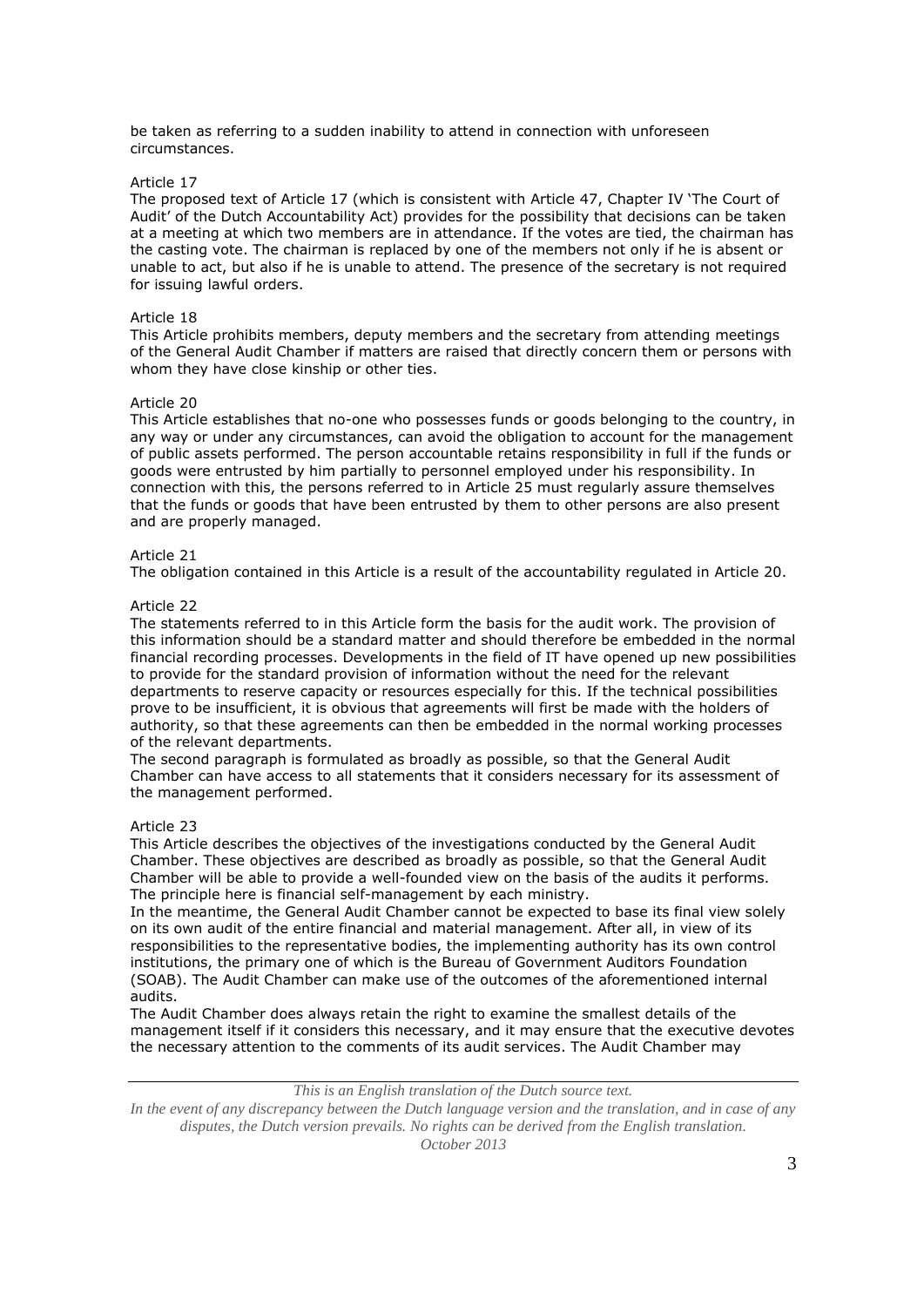therefore broaden or restrict its own audits, depending on how the audits by the internal auditors are performed.

The examination of the financial statements is an annual task of the Audit Chamber for Parliament. The reports it issues form the material on the basis of which Parliament can give its views on the financial statements.

# Article 24

This Article follows from Article 21. The General Audit Chamber is assigned the task to ensure timely settlement of the country's receivables and liabilities. Although this task is already encompassed by the formula in Article 1, 'control of the financial and material management of the country in the broadest sense', it is nevertheless mentioned explicitly in this Article.

## Article 25

As mentioned above, the SOAB is the main internal control body for the national government. The term 'designated auditor', as referred to in this Article, should therefore be taken to mean this institution. The objectives of the SOAB are laid down in Article 3 of its articles of association. On the basis of efficiency considerations, the General Audit Chamber may use the results of the audits conducted by the SOAB, but nevertheless decides for itself the extent to which it will do so.

Furthermore, it is not unusual for an external auditor (the term 'other parties' in paragraph 1 refers to this category) to receive instructions from the government. In such a case, the General Audit Chamber is authorised to access all the material held by the external auditor, and that the Audit Chamber needs for the performance of its task. The external auditors are required to submit the data requested to the Audit Chamber.

#### Article 26

This Article is intended to remove any doubt with regard to the scope of the powers of the General Audit Chamber to claim information that it needs for the performance of its task. This information relates not only to figures, but to the provision and gathering of information in the very broadest sense.

#### Article 27

This Article lays down the path that the General Audit Chamber must follow if consultation with the institutions referred to in this Article does not lead to the required results.

#### Articles 28 and 29

These Articles describe the path that must be followed in the event of objections of the General Audit Chamber with regard to the financial management performed and the accounting for this. In its inquiries concerning the aforementioned points, the Audit Chamber may observe inaccuracies concerning the legitimacy.

It is also possible that the inquiries do not provide a reasonable degree of certainty concerning the legitimacy. The inaccuracies may give rise to objections, of which the Audit Chamber will notify the minister concerned. The body concerned must make an effort to eliminate the Audit Chamber's objections. Objections concerning inaccuracies may relate to incorrect statements of (groups of) items and/or the legitimacy of (groups of) items. The minister may, for instance, eliminate the Audit Chamber's objections by correcting an incorrect reference to an article of the budget.

By taking the necessary measures, the administrative body concerned can avoid the errors noted by the Audit Chamber being repeated in the future. The Audit Chamber could find reason in the nature and scale of the measures taken to withdraw the objection. If the minister does not eliminate the Audit Chamber's objection concerning the legitimacy, Parliament must be contacted in order to eliminate the objection by means of a national ordinance, an indemnity procedure.

It is also possible that the Audit Chamber finds no demonstrable inaccuracies concerning the soundness of the financial accounts or the legitimacy of certain items, but at the same time,

*This is an English translation of the Dutch source text.*

*In the event of any discrepancy between the Dutch language version and the translation, and in case of any disputes, the Dutch version prevails. No rights can be derived from the English translation.*

*October 2013*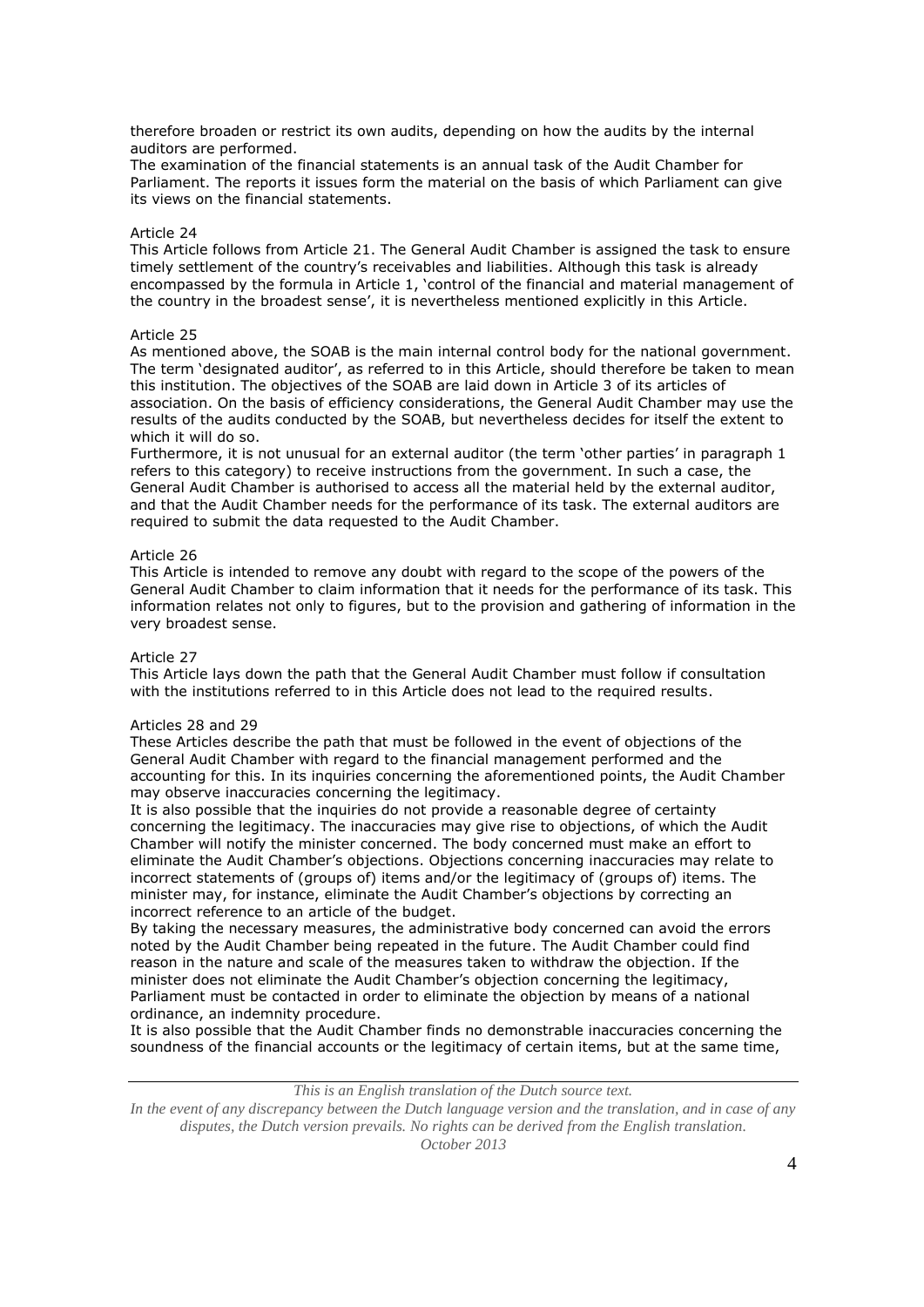cannot assure itself with a reasonable degree of certainty that such inaccuracies do not occur. The reasons for this may lie in:

shortcomings in the administrative organisation (including the internal audit) of the country; shortcomings relating to the control of abuse and improper use in the implementation of statutory regulations;

shortcomings in the internal audit. After all, as already noted above, the General Audit Chamber may make use of the audits of the SOAB. If this is not possible because, for example, the SOAB does not examine all revenues, costs and balance sheet transactions, it will be difficult, if not impossible for the Audit Chamber to give a view on that section of the financial management performed.

All of these shortcomings can lead to objections on the part of the Audit Chamber with regard to the financial management. A minister will also have to try to eliminate these objections. If, in the view of the Audit Chamber, the objections are not sufficiently eliminated, for example because the Audit Chamber is not convinced that the shortcomings will not be repeated in the future, this cannot lead to in indemnity procedure in the form of a national ordinance, as the Audit Chamber found no infringement of statutory regulations as referred to in Article 29(1). Article 29(3) provides that the Audit Chamber must report such cases in the report referred to in Article 38 and if necessary, can include a note on this in the drafts concerning the adoption of the closing of the accounts by the country. Pursuant to paragraph 4, the minister concerned is required to respond to the objections raised by the Audit Chamber as referred to in paragraph 3, in additional notes to the proposal for the adoption of the closing of the accounts.

## Article 30

The effectiveness inquiries relate to the question of whether the country's resources are deployed in a manner that generates the best returns; in other words, if the envisaged policy goals are realised with this as far as possible. Lawful expenditure is not sufficient for a positive view of the General Audit Chamber, the country's resources must also be collected and deployed as efficiently and effectively as possible. This is also part of the due care required of persons with political responsibilities, for which they can be called to account by Parliament. Paragraph 1 charges the General Audit Chamber to also devote attention to the organisation of the country in its audit work. This means that it also has the task of determining whether the country is geared to its task, for which questions concerning efficiency and effectiveness must be answered.

The management of bank accounts in the name of the country is also subject to the effectiveness inquiries by the General Audit Chamber.

## Articles 31 and 32

Article 31 provides for the possibility for Parliament to request the General Audit Chamber to conduct certain inquiries.

Article 32 opens the possibility for the General Audit Chamber to undertake other work, having attained the approval of Parliament.

# Article 33

By national ordinance of 23 September 1999 (PB 1999, No. 147), provisions were included in the current national ordinance concerning the General Audit Chamber with regard to the inquiries by the Audit Chamber into the administrative integrity of holders of political authority and government civil servants. These provisions are laid down in Article 33.

#### Article 34

The agreements referred to in paragraph 1 of this Article can relate, among other things, to the provision of experts by the General Audit Chambers of the countries of the Kingdom to each other for the performance of specific inquiries. However, the regulation of a structural partnership between the Audit Chambers of the Kingdom must be based on Article 38(1) of the Charter.

*This is an English translation of the Dutch source text.*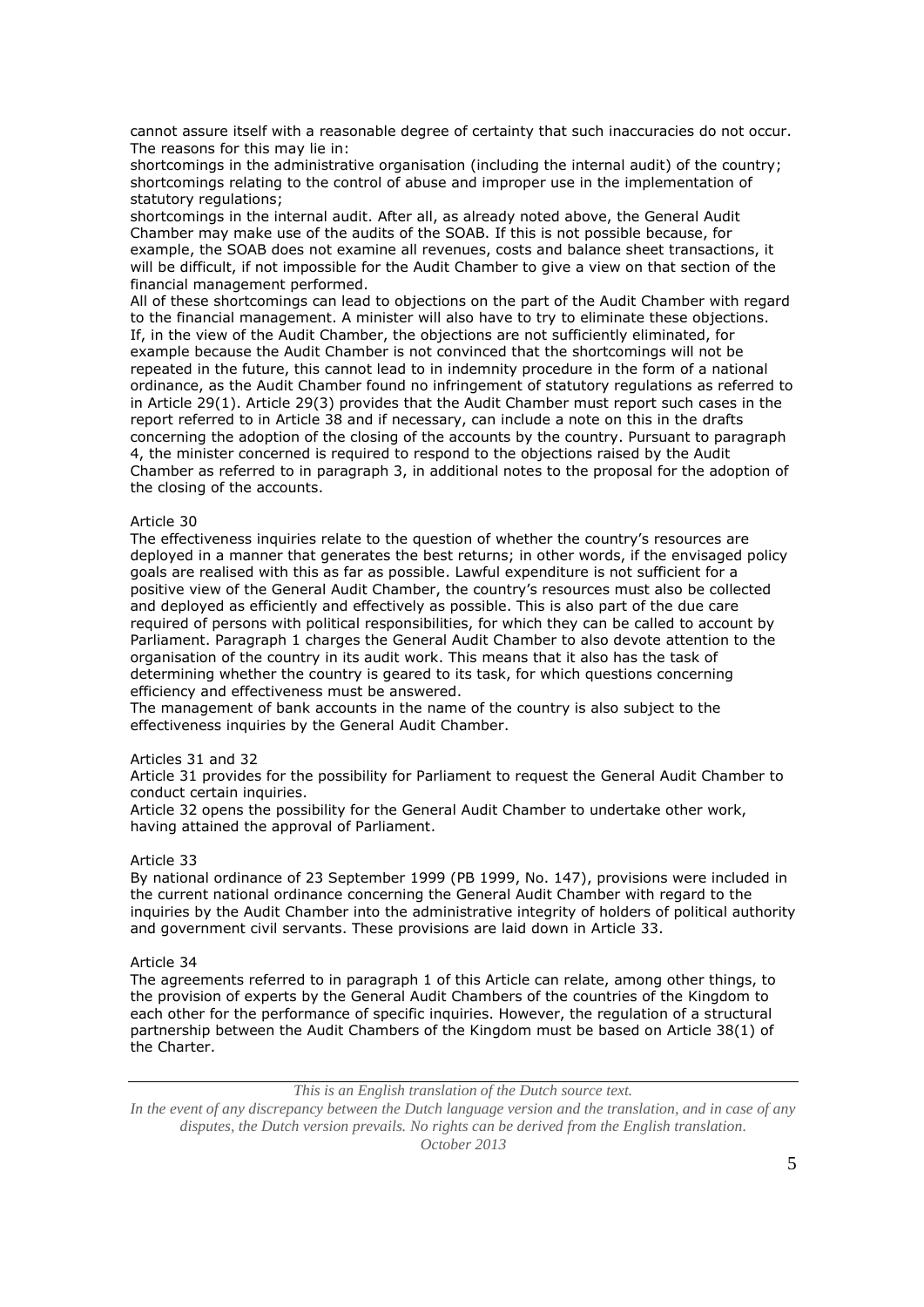Paragraph 2 provides for agreements concerning exchanges of current information that may be of importance for the functioning of Audit Chambers in general terms.

#### Article 35

In practice, international organisations sometimes provide financial support for Netherlands Antillean institutions or for certain projects in Sint Maarten. Firstly, this may include subsidies provided by the European Union (EU). In such a case the Court of Auditors of the EU is responsible, pursuant to European legislation, for auditing the expenditure of the financial aid provided.

Article 35 aims to provide that in the cases referred to above and in similar situations, agreements can be reached between the Audit Chamber of Sint Maarten and a foreign audit chamber regarding the way in which, and the conditions on which they will work together, or the way in which the Audit Chamber of Sint Maarten will conduct the audit at the request of the foreign audit chamber.

#### Article 36

The financial management by state-owned companies and foundations may be subject to control by external auditors. Article 36 authorises the Audit Chamber to open inquiries itself, in which it may make use of the information provided by the administration.

#### Article 37

In view of the relatively small size of its staff, in practice the General Audit Chamber may, in certain cases, need expertise for its inquiries that is not available among its own staff. Article 37 opens the possibility of deploying external experts in such cases.

#### Article 41

This Article must be regarded as a supplement to Article 26. In order to be able to perform its tasks effectively, the Audit Chamber must have access to all the documents concerning the budgetary and financial management.

#### Article 42

This provision concerns the obligation of all institutions and legal persons that receive subsidies from the country or that manage funds provided by the country to submit statements to the Audit Chamber. Paragraph 2 shows that the obligation also concerns the common institutions, such as the Common Court of Justice, as regulated in a mutual arrangement between the (new) countries.

#### Articles 44 and 45

These articles are designed to make investigation of 'confidential expenditure' by the General Audit Chamber possible. It is not admissible in a modern regulation that the expenditure of public funds should be partially hidden from the view of the independent auditing body. However, this expenditure forms part of a category that is not intended for detailed disclosure or for access for third parties, in view of the national interest. This calls for the greatest possible restriction and care with regard to the person and/or institutions that are authorised to authorise or view these expenses. Article 46 therefore provides that notices by the General Audit Chamber concerning these expenses may be sent only to the Prime Minister.

#### Article 47

Obviously, persons who conduct investigations in relation to this national ordinance must exercise due care with regard to the data that they view. In principle, these may be used only to the extent that they are needed for the preparation of a report and in principle, therefore, are deployed only within the context of the General Audit Chamber's task. There is one exception to this, which is laid down in paragraphs 2 and 3. This concerns the situation in which there is a suspicion of a criminal offence, or of an investigation into this. In such a case, it is not the task of the General Audit Chamber to extend the inquiries into that field. As soon

# *This is an English translation of the Dutch source text.*